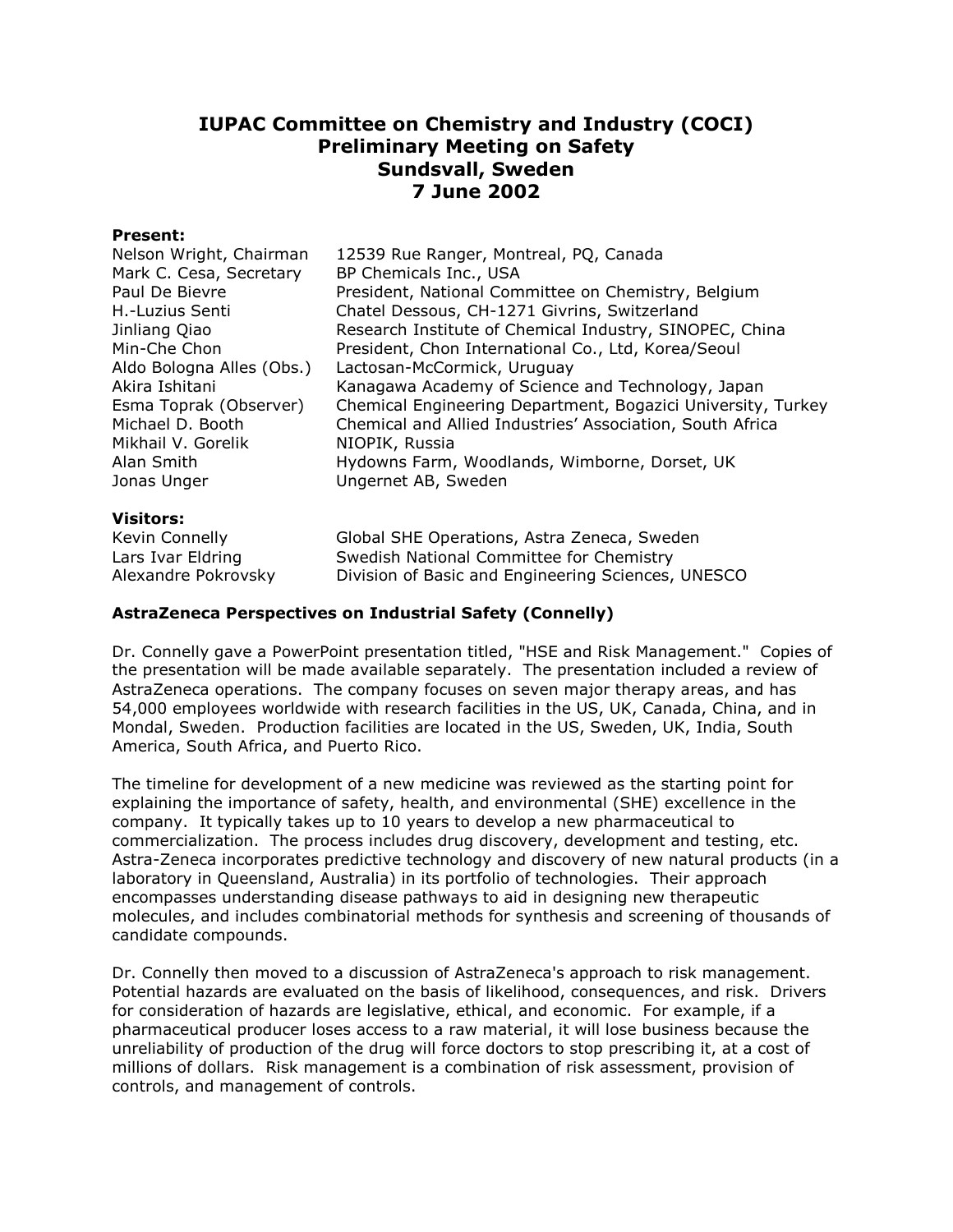AstraZeneca manages SHE globally and implements locally. It is a signatory to Responsible Care in the US, UK, and Sweden with local implementation at its facilities. However, it has not implemented ISO 14000 because it is focused only on environmental matters, in opposition to AstraZeneca's focus on SHE as a whole. HAZOP, What-if sessions, and specialist assessment are examples of SHE tools used. Risk assessments are updated as processes, equipment, etc. change. The basis for SHE at AstraZeneca, built on risk management tools, is hierarchical, built from site/building/unit-office/process-activityequipment. SHE processes are built into process development, including candidate drug nomination, synthesis freeze, process freeze, and technology transfer to manufacturing, and incorporates a rational tolerance for risk.

# **Safety Training Program (Cesa)**

# **Status**

A PowerPoint presentation was made, copies of which will be available separately. Four Safety Training Program Fellows are slated for training in 2002 at Sasol in South Africa, BP Chemicals in the US (2 trainees), and Sankyo in Japan. Several other candidates will be scheduled for training in 2003. Dr. Alles will work to identify Latin American trainee candidates.

### **Improvement Suggestions**

Discussion after reviewing the status of the Safety Training Program focused on areas for potential improvement of procedures in the program and ways to increase the global reach for trainee candidates and Host Companies.

# **Recruitment, Screening and Selection of Trainees**

The procedures for recruiting, screening and selecting trainees were reviewed. A concern was expressed on the ability to vet candidates properly, particularly with respect to checking candidates' backgrounds. The suggestion was made to ask IUPAC for further guidance via the National Adhering Organizations (NAO's).

# **Recruitment and Retention of Host Companies**

Additional Host Companies are needed in Western Europe and North America. AstraZeneca provisionally agreed to consider hosting for 2002 and beyond.

#### **Program Publicity**

The Safety Training Program web pages are in need of updating. Dr. Cesa will provide updates to the site, including the downloadable program brochures and application forms.

#### **Funding Options**

Discussion of funding needs included possible sources for funding to support trainee travel and Host Company expenses. Dr. Pokrovsky pledged a commitment from UNESCO for funding for trainee travel expenses for 2002, 2003, and 2004. COCI can continue to support other expenses on a short-term basis.

# **Symposium at Ottawa IUPAC Congress**